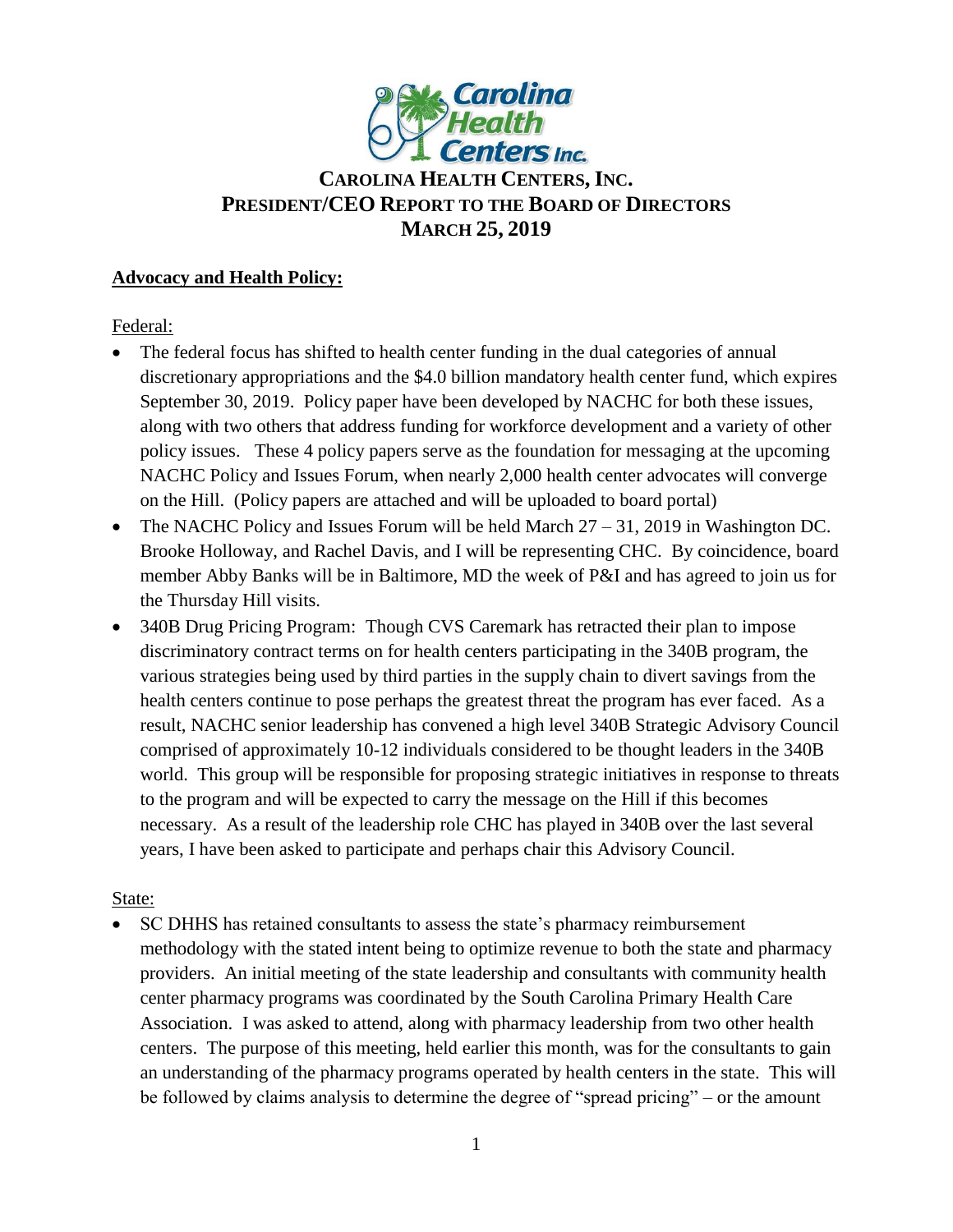pharmacy benefit managers (PBMs) are retaining above the amount paid to pharmacy providers. The anticipated time frame for the consultant's work is 18 months.

 State Medicaid Director Josh Baker requested a meeting with the health centers CEOs to discuss the strategic direction of the Agency. Director Baker affirmed his, and the Agency's desire to increase collaboration between the Agency and the health centers, with the goal being more Medicaid patients directed to health centers. Director Baker also spoke about strategic initiatives on the drawing board. Most notable was the Agency's desire to see Medicaid Assisted Treatment (MAT integrated into primary care rather than being provided by "pop-up clinics". He indicated that we could expect to see guidance and funding in the near future and his intent would be to reach out to health centers as the state's preferred partner.

#### **CHC Staff and Leadership Development Activities:**

- Focus continues to be on organizational performance improvement reported separately.
- Met with Board Development Committee. Based on their input, developed draft Board Development Plan, which has been distributed to the committee for their response.

#### **Strategic and Operational Activities**

- Department of Pharmacy:
	- o Contract pharmacy executed with CVS to be fully implemented by July 1, 2019.
	- o Pharmacy Oversight Committee meeting held on Friday, March  $22<sup>nd</sup>$ . Primary discussion focusing on changes to the RX billing practices with three core components (below) under consideration to bring CCP into full compliance. Recommended revisions to the billing practices reported to the Finance Committee.
		- Default to billing  $3<sup>rd</sup>$  party payer when coverage is available;
		- Adjust cash pay pricing structure to ensure income-based discounts are only available to those < 200% of the federal poverty level; and
		- Evaluate loyalty and other discount programs.
- Department of Family Medicine:
	- o Input solicited from staff at practice sites with low productivity and evaluation of interventions underway.
- Department of Pediatrics:
	- o Recruitment efforts for Hometown have continued to be unsuccessful. Met (today) with lead provider to discuss contributing factors and will be evaluating her input to determine new approaches.
- Behavioral Health:
	- o Joint leadership meeting held program review conducted. BCMH will be submitted monthly, encounter data to be included as a Distribution Only item on the Board Agenda.
	- o Dominic Mellette, Brooke Holloway, and I met with Cornerstone to discuss collaboration with their community distribution of emergency reversal agents. Dr.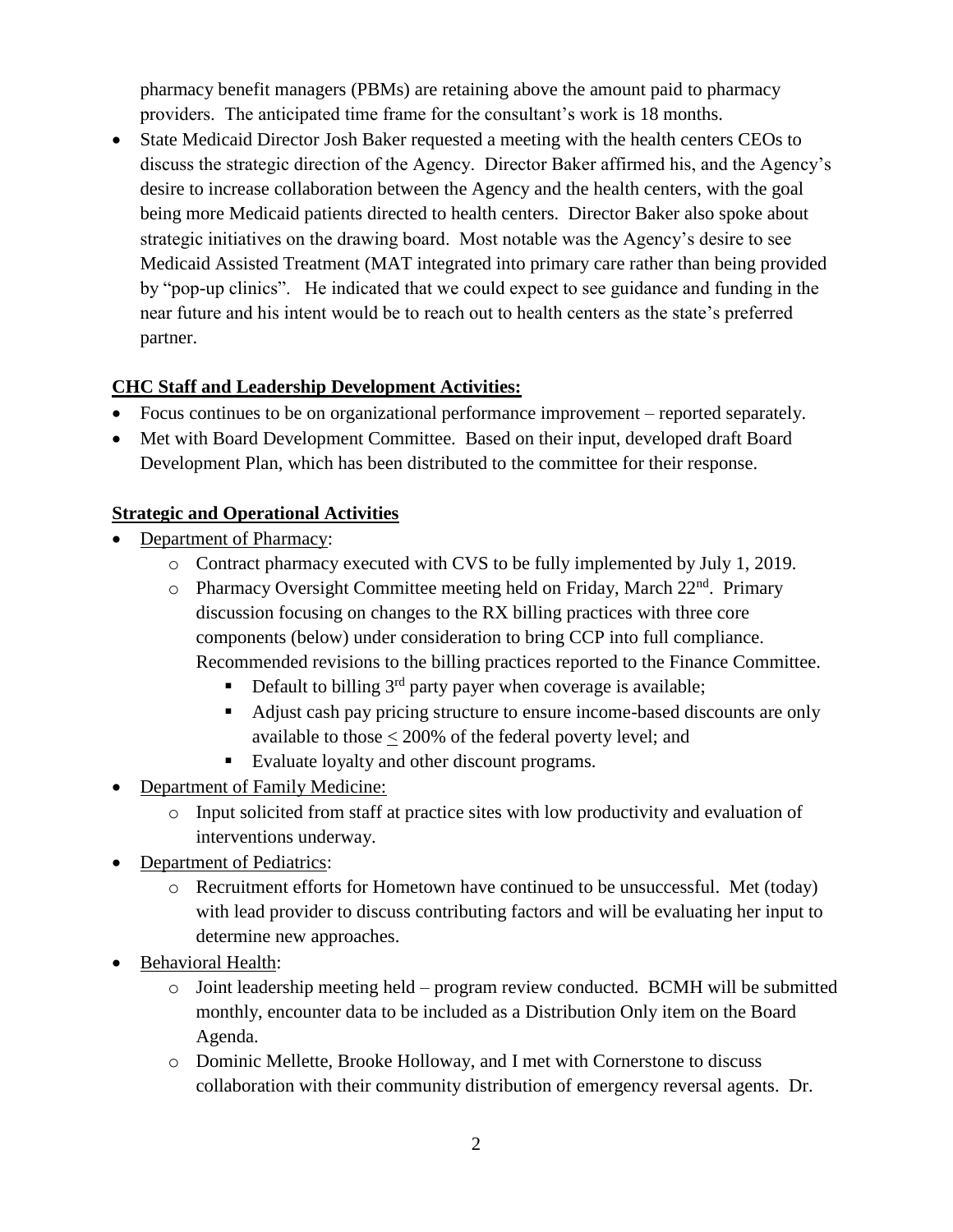Mellette is conducting research and developing protocols to support this effort at CCP.

- CIMS:
	- o Participated in meetings as the co-chair of the newly formed CIMS Development Committee. The charge of the committee is two-fold: 1) perpetuate the leadership of CIMS through outreach and education of current partners; and 2) expand the partnership through outreach, education, and evaluation of potential new partners.
	- o
- SCPHCA:
	- o No additional activity to report.

# **Consulting:**

- Consulting engagements completed:
	- o Design and coordination of two CHC Expert Sessions for the 340B Coalition 2019 Winter Conference. Consulting fee = \$5,000 invoiced and paid.
	- o Facilitated Strategic Planning and Staff Development retreat for the Florida Association of Community Health Centers. Executive Summary completed and submitted. Consulting fee  $= $2,000$  invoiced and payment pending.
	- o 340B Summit for Indiana Primary Care Association on March, 12, 2019 was transferred to a colleague.
- Consulting agreements pending:
	- o 340B Module for 2019 NACHC CFO Institute in March, 2019 (conducted as webinar). Consulting fee  $= $500$
	- o 340B Health has indicated intent to issue MOA for design and coordination of two CHC Expert Sessions for the 340B Coalition 2019 Summer Conference in July. Negotiations underway.

# **Miscellaneous CEO Activity:**

No miscellaneous activity to report.

# **Report of travel and personal time in March 2019**

# **Business travel:**

February 27<sup>th</sup> – March 1<sup>st</sup> - Callaway Gardens for FACHC Strategic Planning Retreat March  $14<sup>th</sup>$  – Columbia, SC for RX meeting at SC DHHS

March 20<sup>th</sup> – Participated in SCPHCA meetings and meeting with Medicaid Director via conference call

# **Personal Time:**

**Annual leave**:

March  $15<sup>th</sup> - 8$  hours **Sick leave:**  March  $4^{\text{th}} - 4$  hours